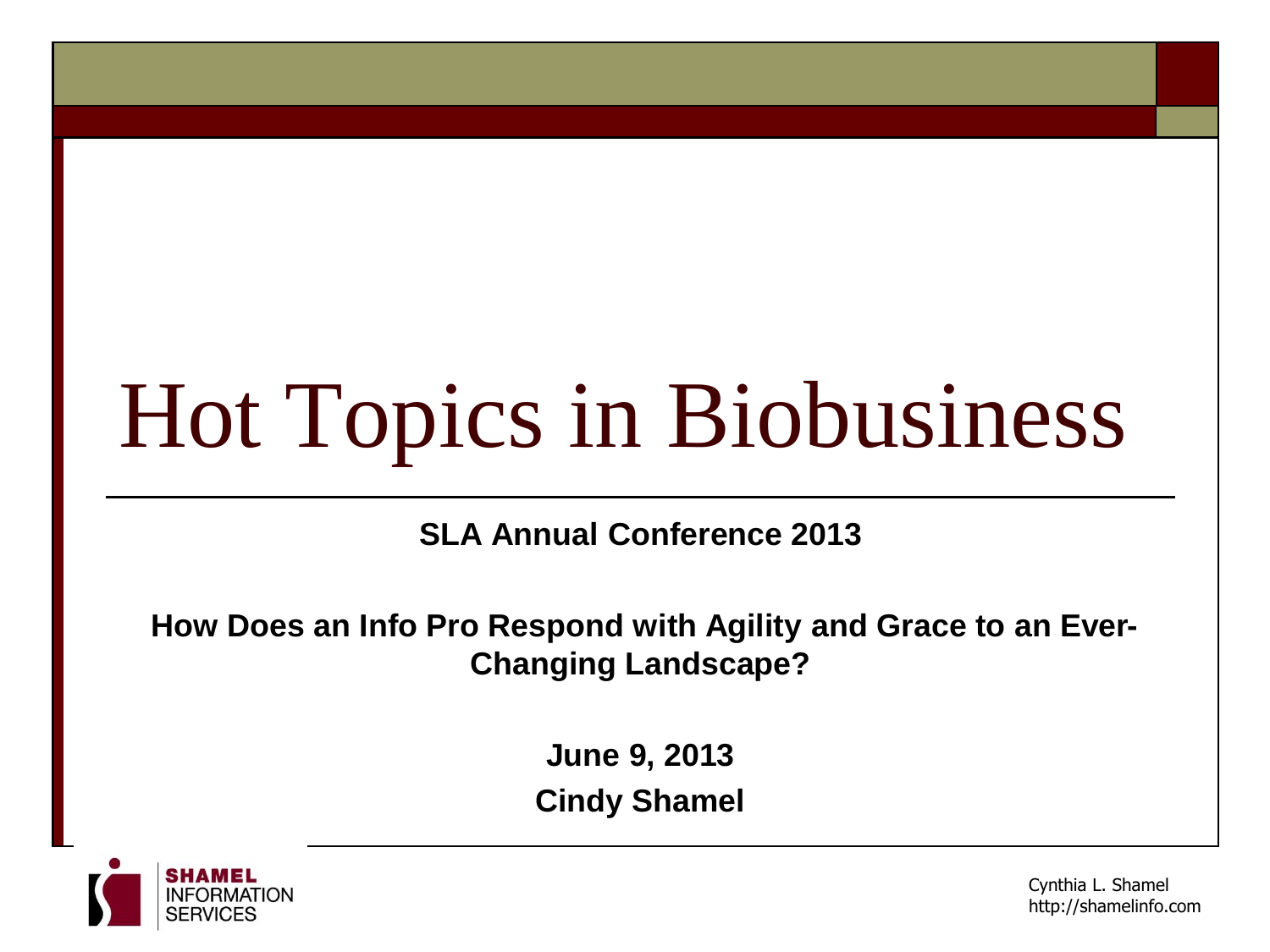# The Landscape is Shifting

- A long standing R&D team of seven professionals dissolve and split up. Two got laid off, two **moved** to competitive intelligence as analysts, two **moved** to marketing for digital asset management, and one remained a research analyst in a different department.
- A solo librarian **rebrand** from research librarian to Knowledge Sharing Champion
- An independent info pro **add** three clinical research organizations as new **clients** because they lack the in-house skills for medical literature searching
- A research librarian **develop expertise** and deliver services in digital asset management and enterprise content management
- A senior business research specialist **add** database quality control to her **skills** portfolio
- A consultant **respond to demand** by strengthening offerings in knowledge management and information audits

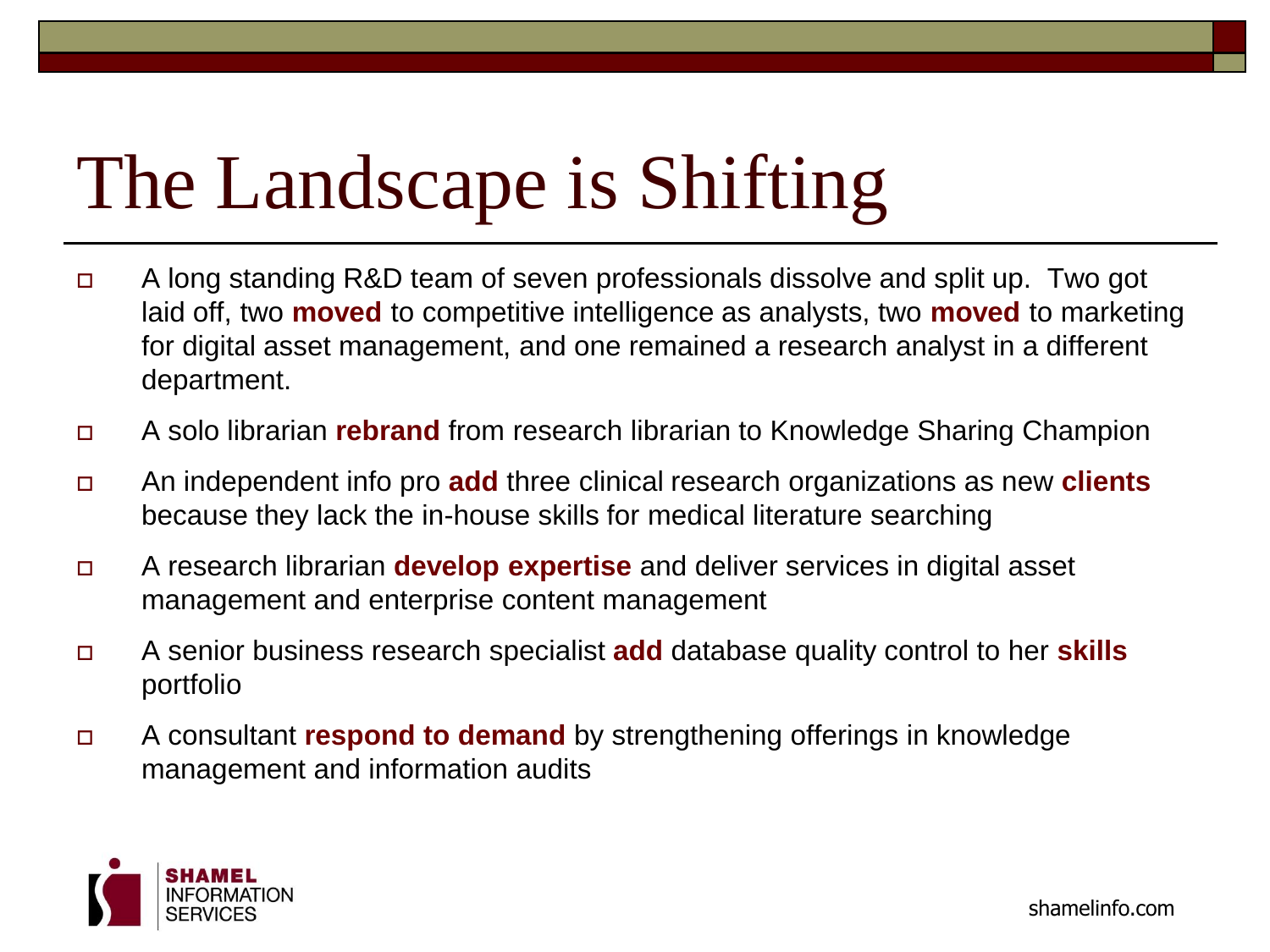### So Where Do I Turn?

- □ Follow the Money
- Meet Client Needs
- Say Yes



shamelinfo.com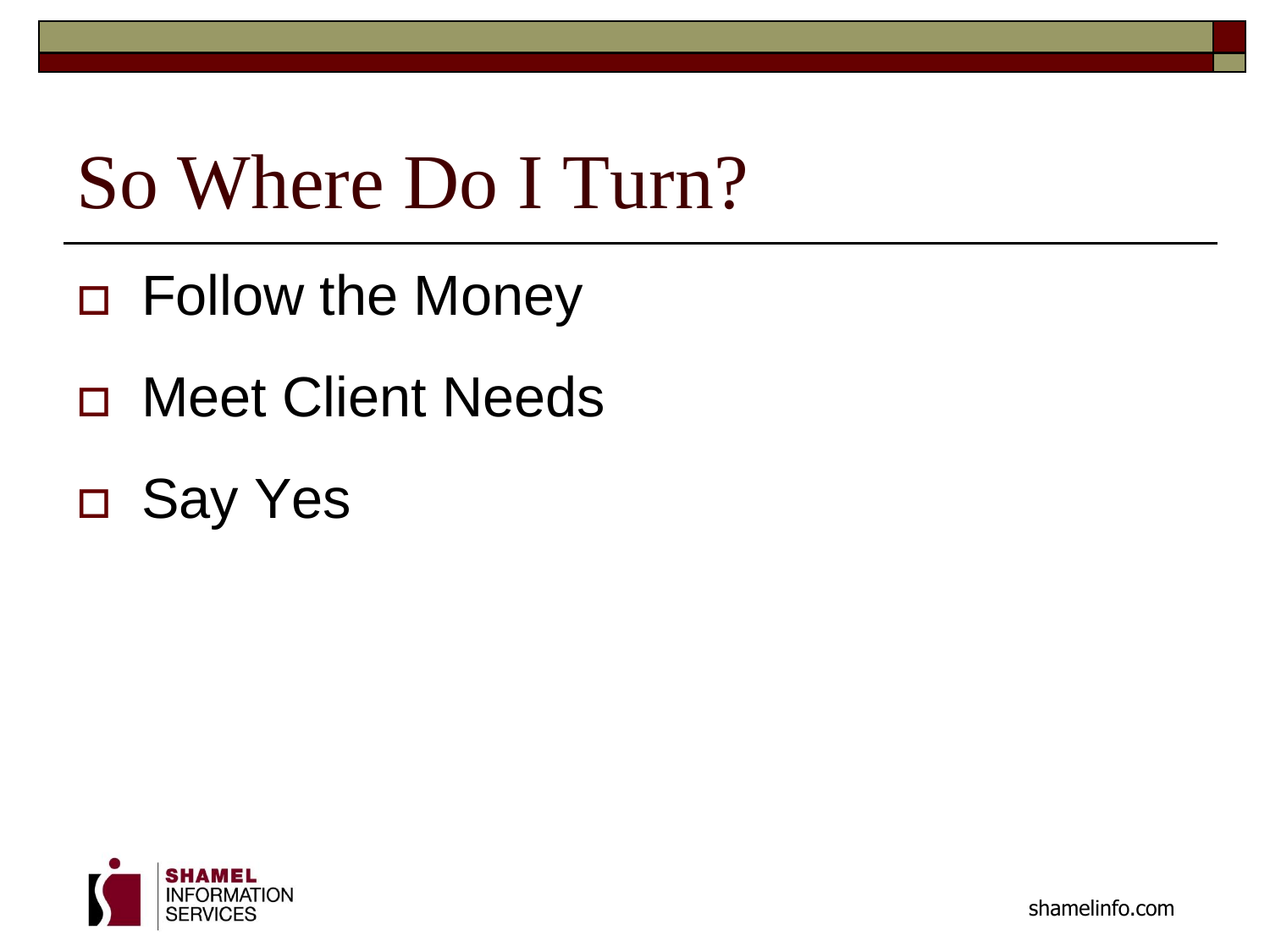### So Where Do I Turn?

- Follow the Money
	- Develop products and services that people value

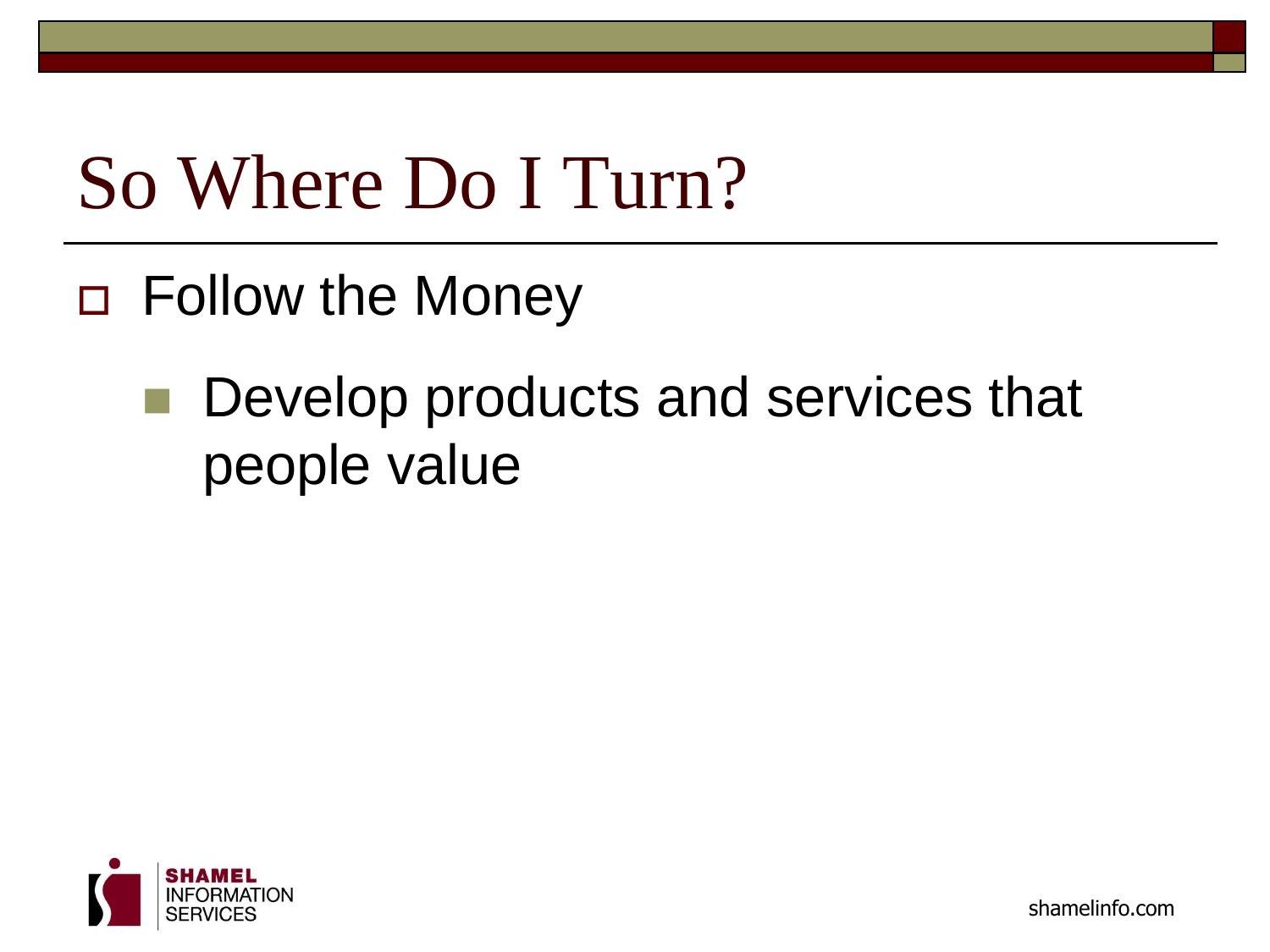### So Where Do I Turn?

- Meet Client Needs
	- Don't try to sell people on what you *think* they need. Listen and learn what they actually need.



shamelinfo.com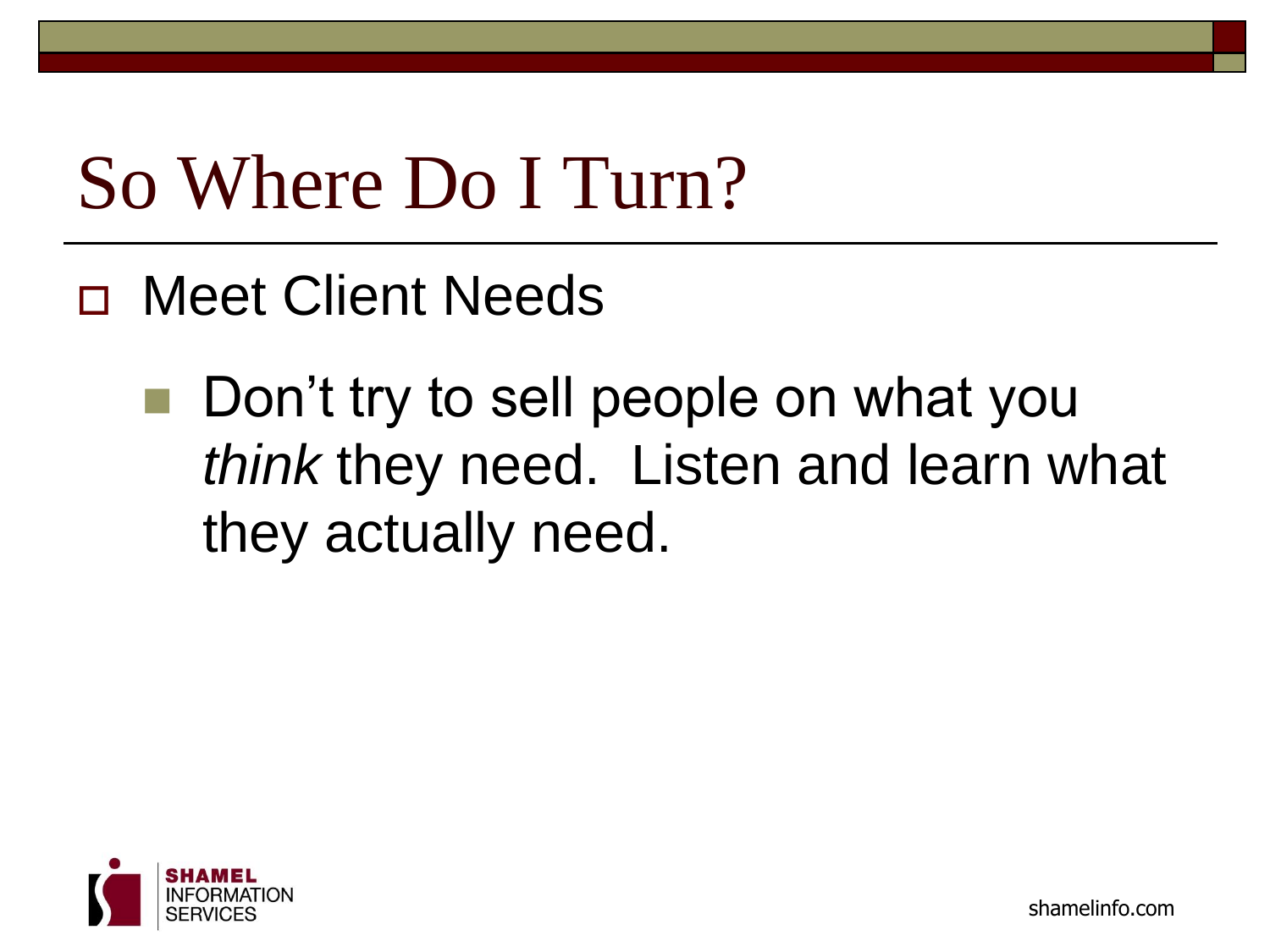#### So How Where Do I Turn?

- Say Yes
	- When asked to provide a product or service, or otherwise participate in an initiative or activity, say 'Yes'

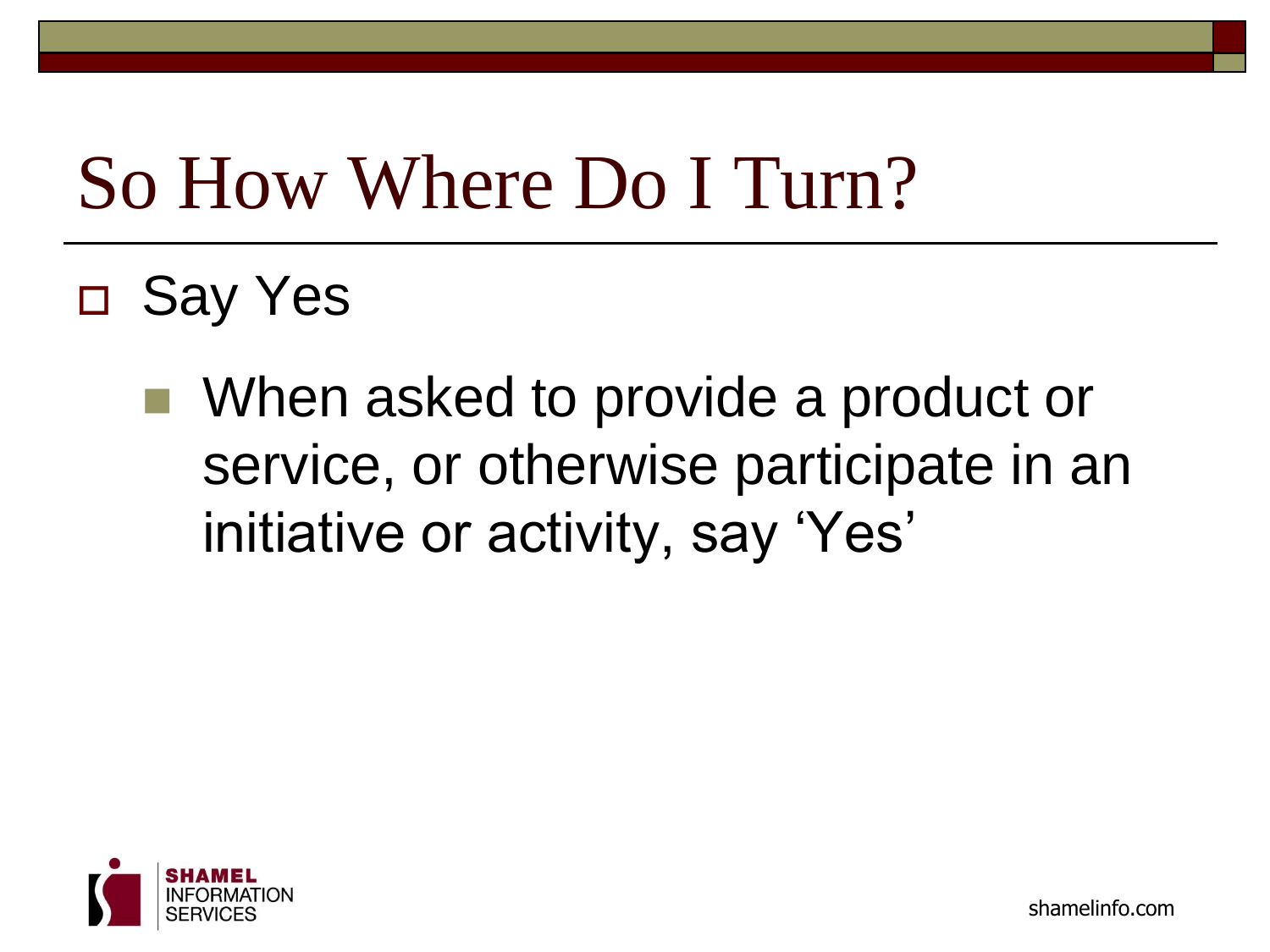#### Think Beyond the "L" Word

- Position Requirements Current opening Life Technologies, Carlsbad CA
	- **Minimum 3-5 years of marketing research and analysis experience with a** global company.
	- Successful track record of performing research and analysis and in providing fact-based insight for business planning and analysis.
	- **Proven process orientation and effectiveness.**
	- **EXCELLENT COMMUNICATION SKILLS (both verbal and written).**
	- **Attention to detail and consistently delivering high quality work. Ability to meet** deadlines, multi-task, and prioritize projects.
	- **Ability to learn quickly, establish credibility and influence others. Self-motivated,** ability to succeed in ambiguous environment.

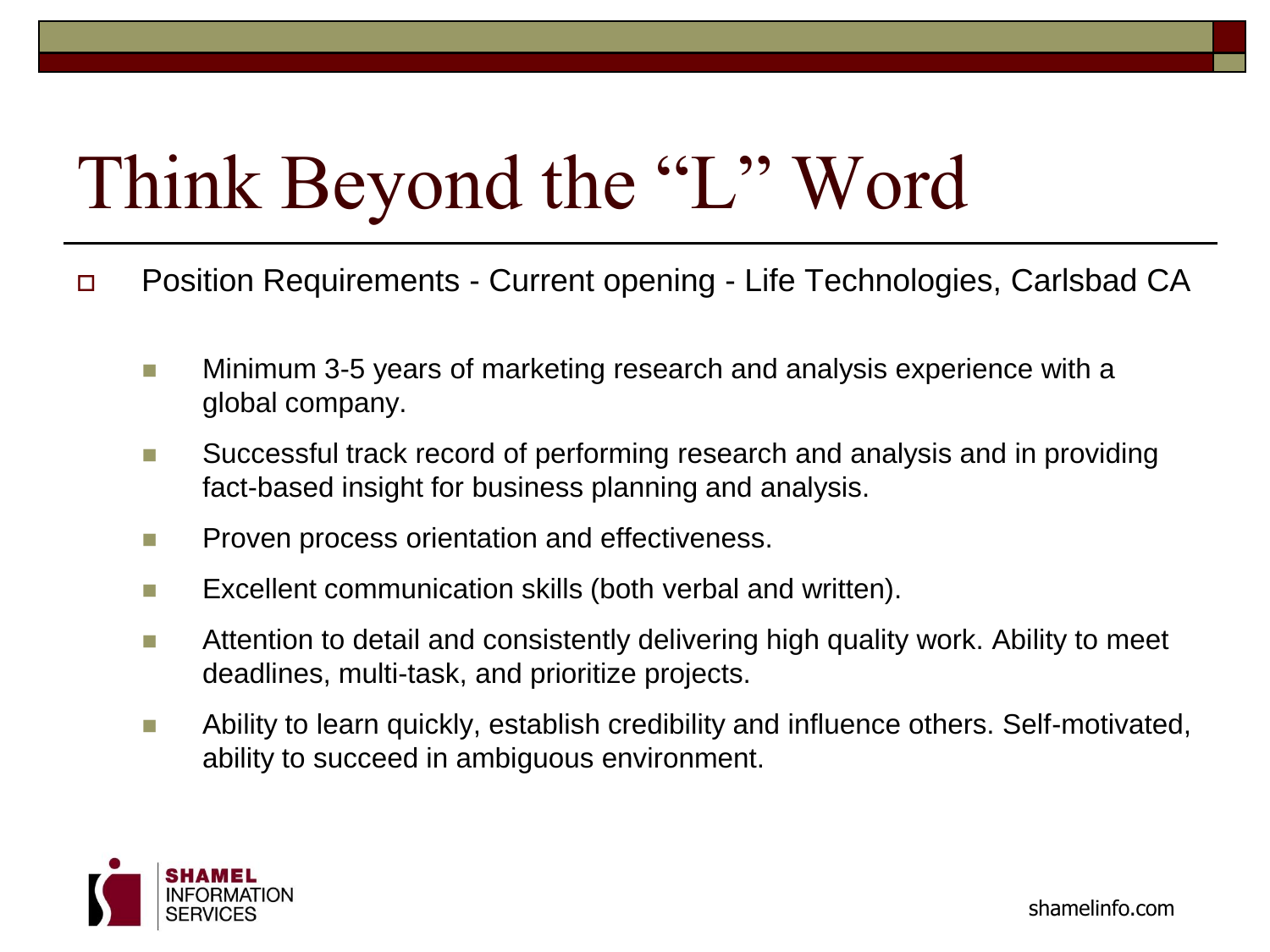### Think Beyond the "L" Word

- Senior Market Intelligence Analyst Global Lead
	- Bachelors degree in marketing, statistics, or business management
	- MBA Preferred
- Rather than emphasize who you are, think in terms of what you do (or want to do)
	- Knowledge management
	- Researcher
	- Curator
	- Analyst
	- Asset manager

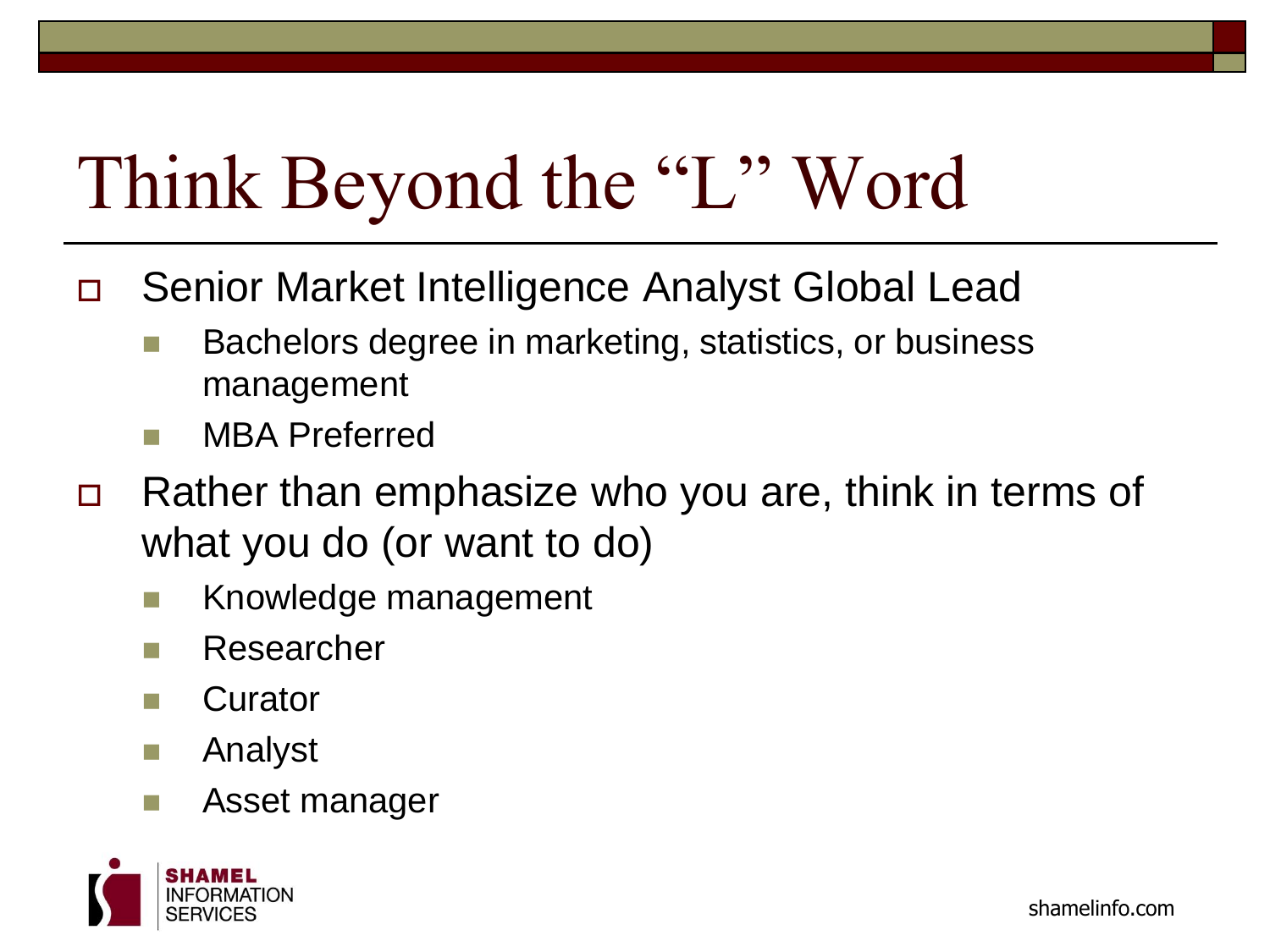## Next Steps

- Use the *Occupational Outlook Handbook* to brainstorm. Search knowledge management, researcher, curator, database, or analyst to get the juices flowing. <http://www.bls.gov/ooh/>
- □ Create your own ideal job. Explore the features and benefits of the Association of Independent Information Professionals. AIIP helps members succeed in business. [http://www.aiip.org](http://www.aiip.org/)
- Join the SLA Leadership and Management Division Consulting Section. Birds of a feather flock together. [http://lmd.sla.org](http://lmd.sla.org/)